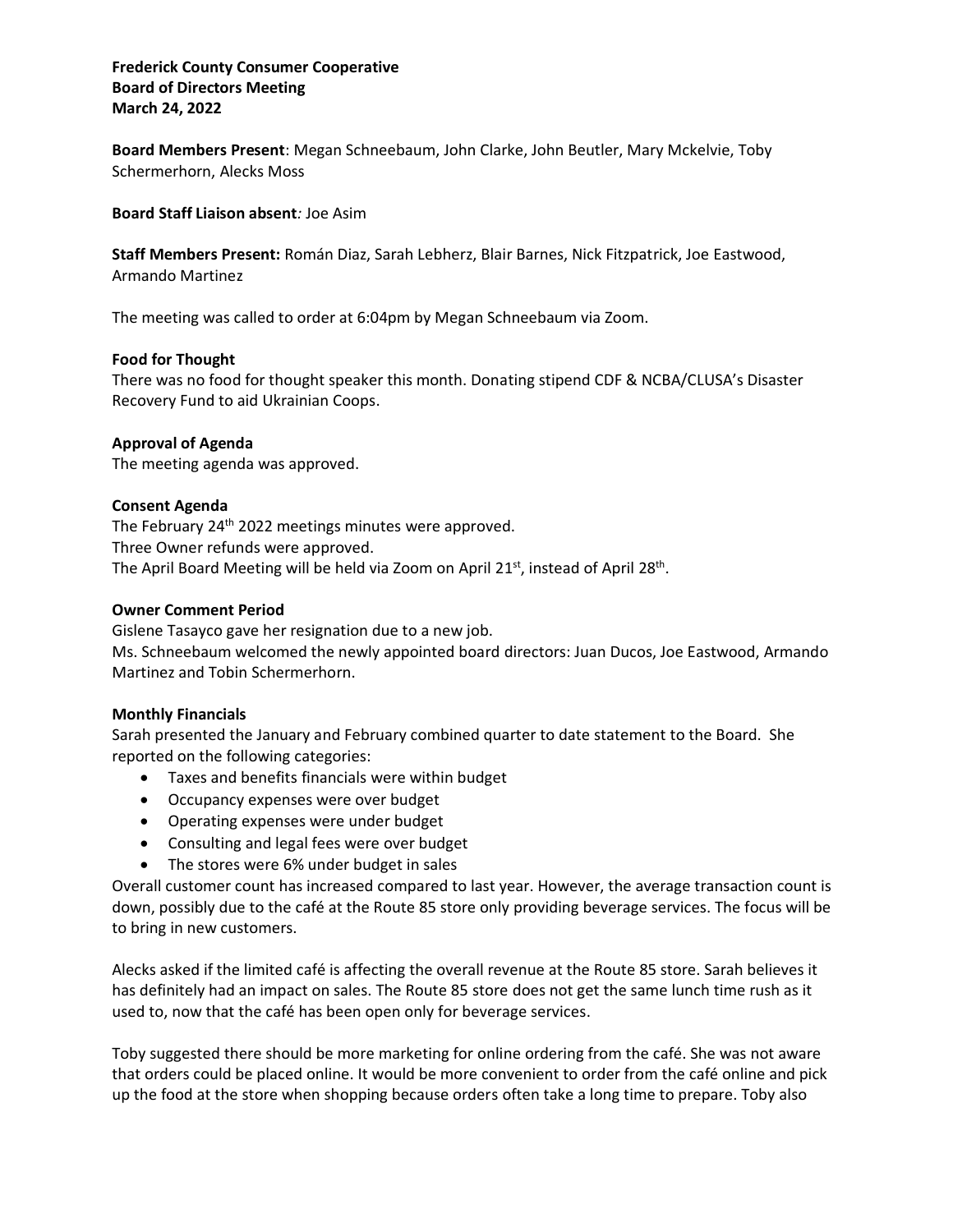## **Frederick County Consumer Cooperative Board of Directors Meeting March 24, 2022**

suggested that the Common Market conduct an Owner survey to see what changes could be implemented at the store to potentially bring in more customers.

John Clarke asked what impact curbside pick-up has had on the current financials. Sarah said curbside sales are included in total sales and that they generate about \$10,000 per week.

#### **GM Monitoring**

## B8- Membership

Román presented the state of Ownership of the Coop. He has projected that Ownership will grow at least 5% with no more than 0.25% loss of Owners. Most Ownership refunds were from people moving. Román presented ways to attract more Owners including Reduced class fees, OAD months and \$5 off \$50 spent coupons for Owners. Benefits are promoted, board communication, board meeting dates are posted. As of March 2022, there are 40 community partnerships. This is up from 27 community partnerships in 2018. Ownership growth is at 6.1%, owner refunds were less than 0.25% of active Owners. Only 2 refunds were submitted due to dissatisfaction. Growing Ownership strategy includes welcoming new Frederick residents with a welcome bag and promoting Ownership with outside events. Everything was in compliance except not holding Owners Fest due to the COVID-19 pandemic.

Alecks M. moved to approve the submission of GM Monitoring report for B8. Mary M. seconded. All BOD members voted in favor of accepting the report.

## **Proposed Board Budget**

Sarah presented the proposed board budget with an overall 5% increase in this year's budget. In person Board meetings may start in July. Increased costs included electronic Board elections, Board meetings and trainings. The Food for Thought speaker series will continue. Sarah will adjust the legal fees in the budget.

#### **Board Monitoring**

D8- Boarding Recruiting, development, and expenses

1. The Board will offer sufficient and timely training to Directors for governing. Joe E. states that he thinks hourly employees, not on the Board should be able to clock in for meetings and trainings. He also suggested making sure meeting minutes and Board meeting times/dates are posted at both locations for staff to see.

- 2. The Board will prudently incur costs for governance and Board operation No comments.
- 3. The Board will conduct an annual campaign through its Board Development Committee to educate owners about Board responsibilities and recruit owners to be candidates of the Board of Directors

Megan stated that it has been disappointing to only have as little as one Owner interested in serving on the Board with several seats open. We need to do more to get people interested in serving on the Board. Mary M. suggested a recruitment table event at each store to add visibility and answer any questions from potential applicants. Toby suggested that more